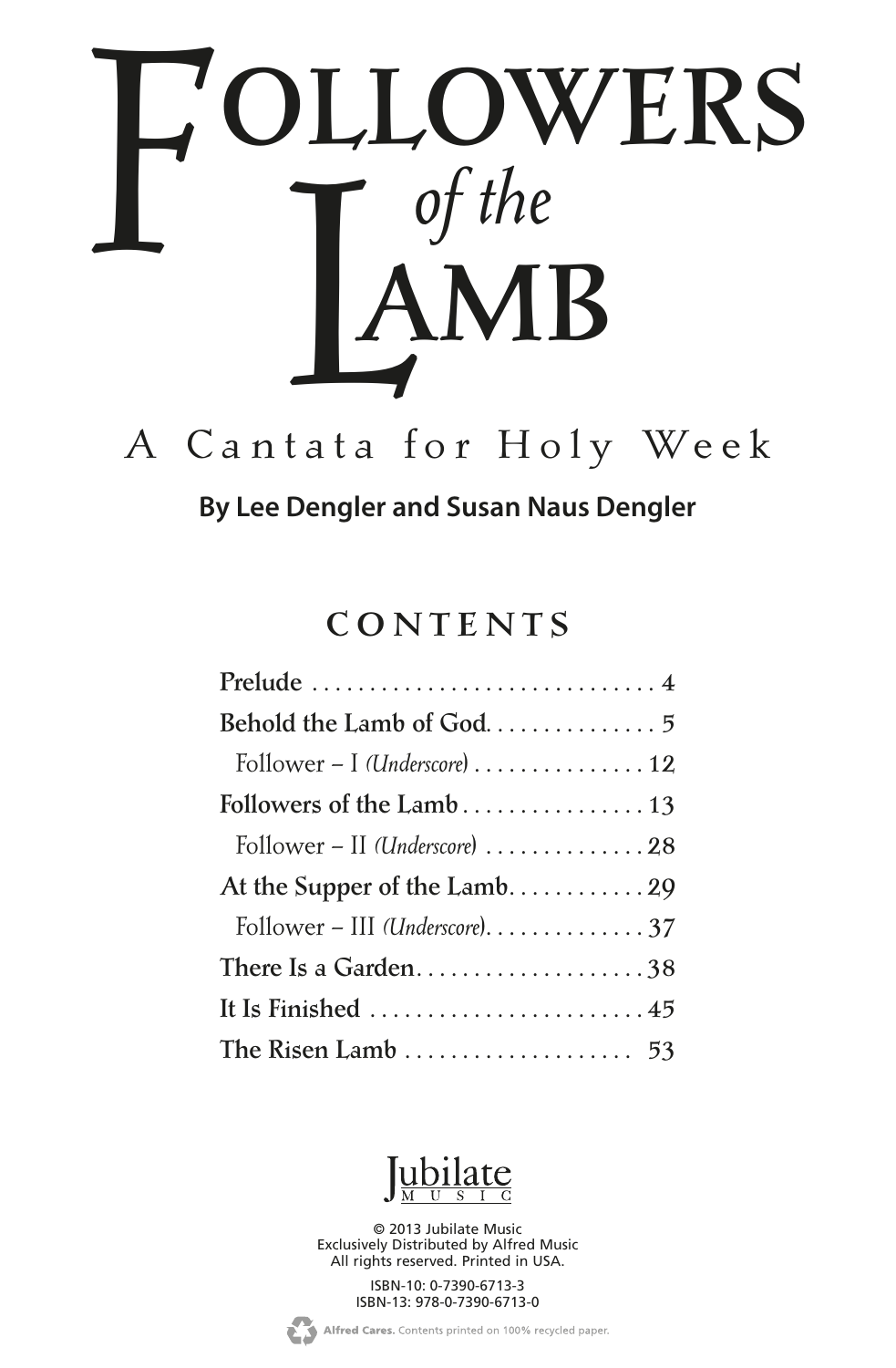#### **FOREWORD**

**"***Behold the precious Lamb of God who saves us from our sin, who calls us all, His love to know. In faith, we follow after Him. We follow after Him."*

For the followers of Jesus Christ, the spotless Lamb of God, Holy Week is a week like no other in the church year. From the high praise of Palm Sunday, we move through the anguish of the Last Supper, the Garden of Gethsemane, and the cross of Calvary, until we reach the "Alleluias" of Easter morning. Like those followers of Jesus' day, the disciples and other friends of our Lord, we seek, in this, our own day, to trace the footsteps that led our Savior to the culmination of God's eternal plan of salvation.

Year after year, the music of the season aids our reflection in this journey of sorrow and love. With this in mind, we present the cantata, *Followers of the Lamb*. As we experience, through music and the spoken word, the words of Jesus, and the testimony of some of His followers, may our hearts be kindled to join in following the Lamb.

*Lee Dengler Susan Naus Dengler*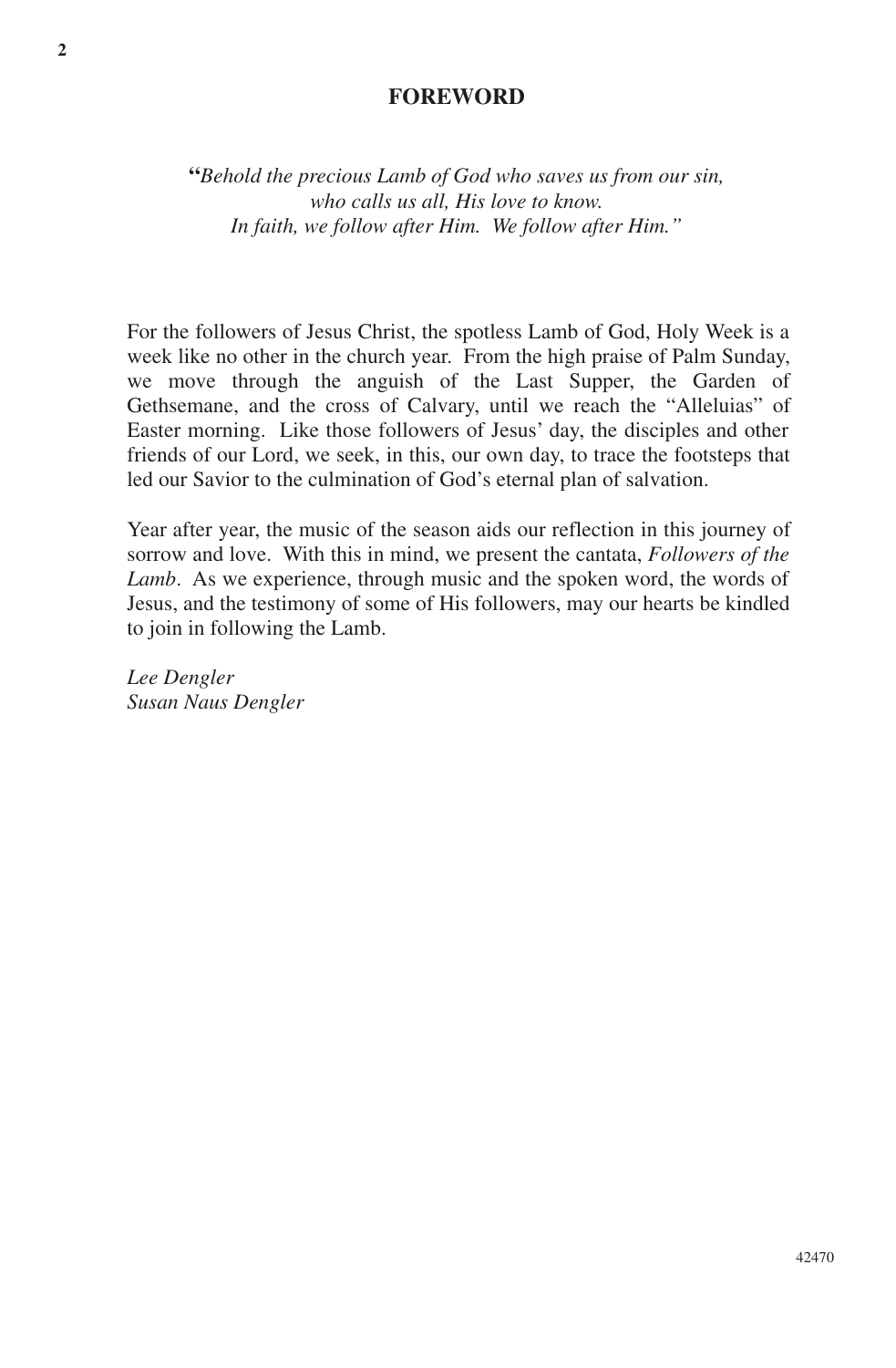## **FOLLOWERS OF THE LAMB**

*Words by*  **SUSAN NAUS DENGLER** (ASCAP)

*Tunes:* **FOLLOWERS OF THE LAMB** Traditional Shaker Melody **LEONI** Traditional Hebrew Melody *Arranged by* **LEE DENGLER** (ASCAP)



\* Tune: FOLLOWERS OF THE LAMB, Traditional Shaker Melody

**© 2013 ALFRED MUSIC All Rights Reserved. Printed in USA. THE CCLI LICENSE DOES NOT GRANT PERMISSION TO PHOTOCOPY THIS MUSIC.**